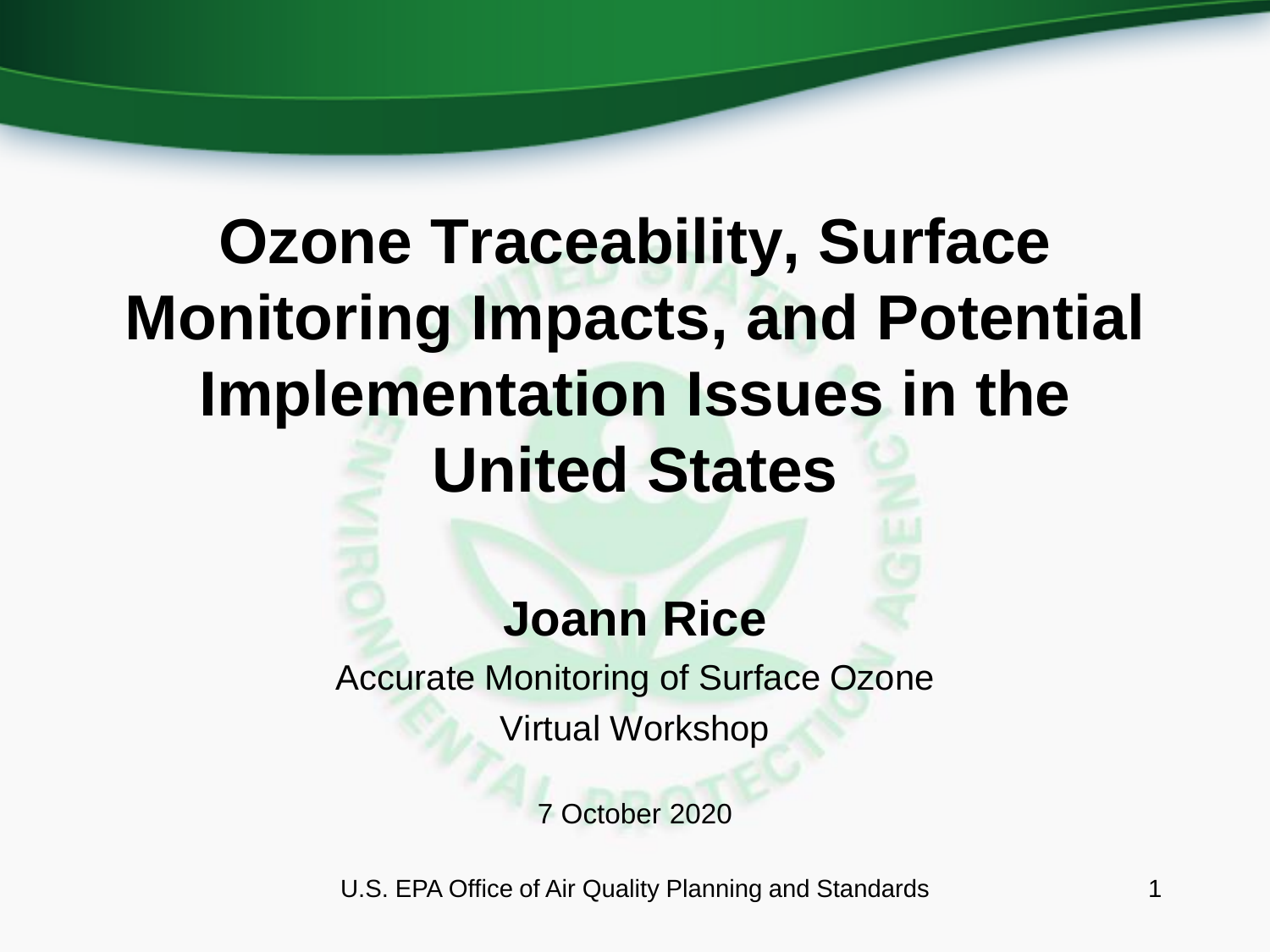



**Office of Air and Radiation Office of Research and Development**

• SRP #1, SRP #7, SRP #61

#### **Office of Air Quality Planning and Standards**

- Policy Analysis and Communications **Staff**
- Central Operations and Resources
- **Air Quality Assessment Division**
- Air Quality Policy Division
- Health and Environmental Impacts Division
- Outreach and Information Division
- Sector Policies and Programs **Division**
- Washington Operations Staff

#### **Air Quality Assessment Division**

- Immediate Office
- Air Quality Analysis Group
- Air Quality Modeling Group • **Ambient Air Monitoring**

### **Group**

- Emissions Inventory and Analysis Group
- Measurement Technology Group

### **Ambient Air Monitoring Group**

- Plan, implement, and assess the Nation's ambient air quality networks.
- Collaborate with states, locals, tribes, instrument companies, researchers and colleagues at EPA and other Federal agencies to optimize ambient air quality networks.
- Provide oversight, guidance, and tools to ensure quality data for air quality decisions across the country.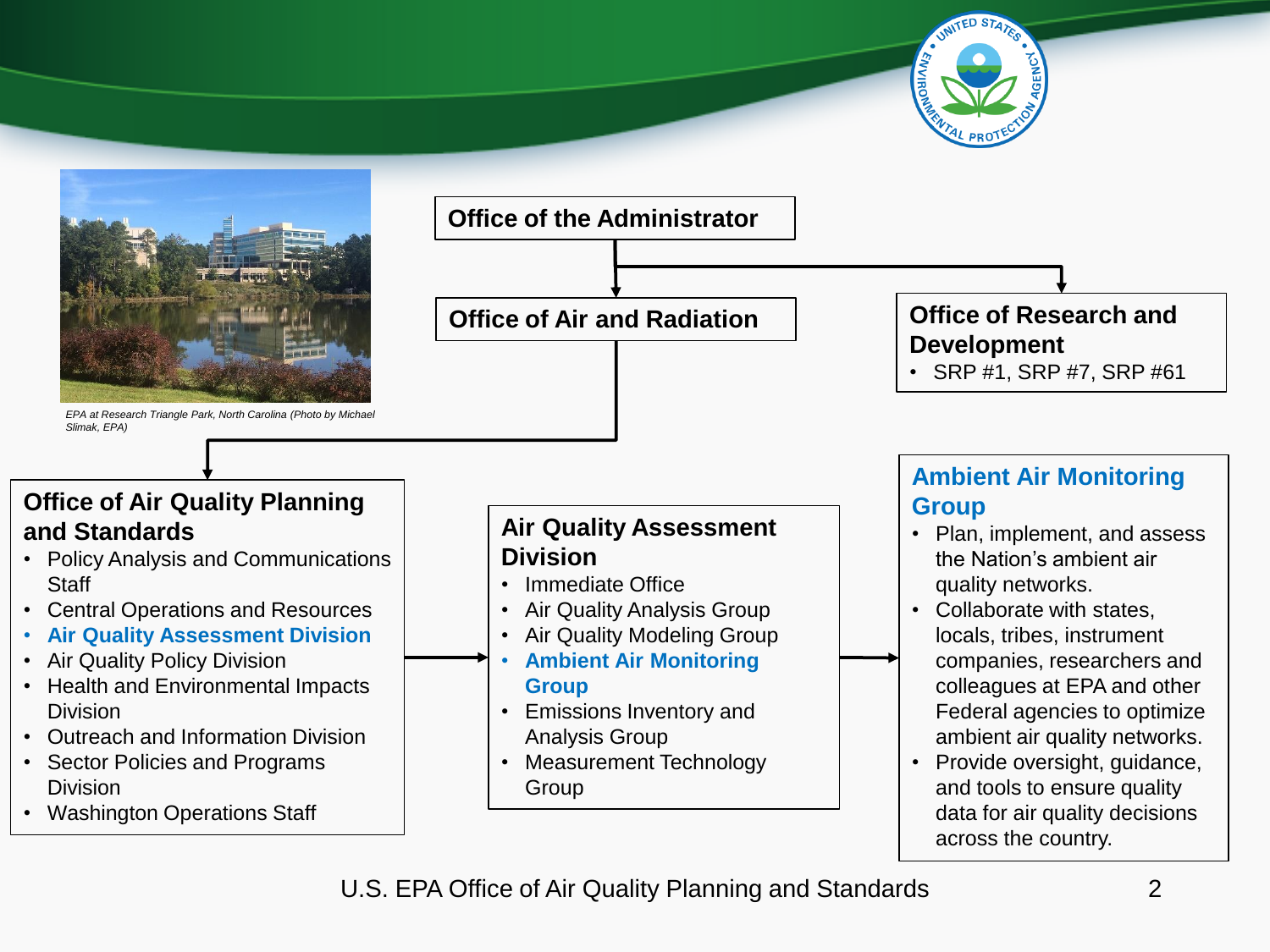

### **U.S. Ozone Network (About 1,200 Monitors)**

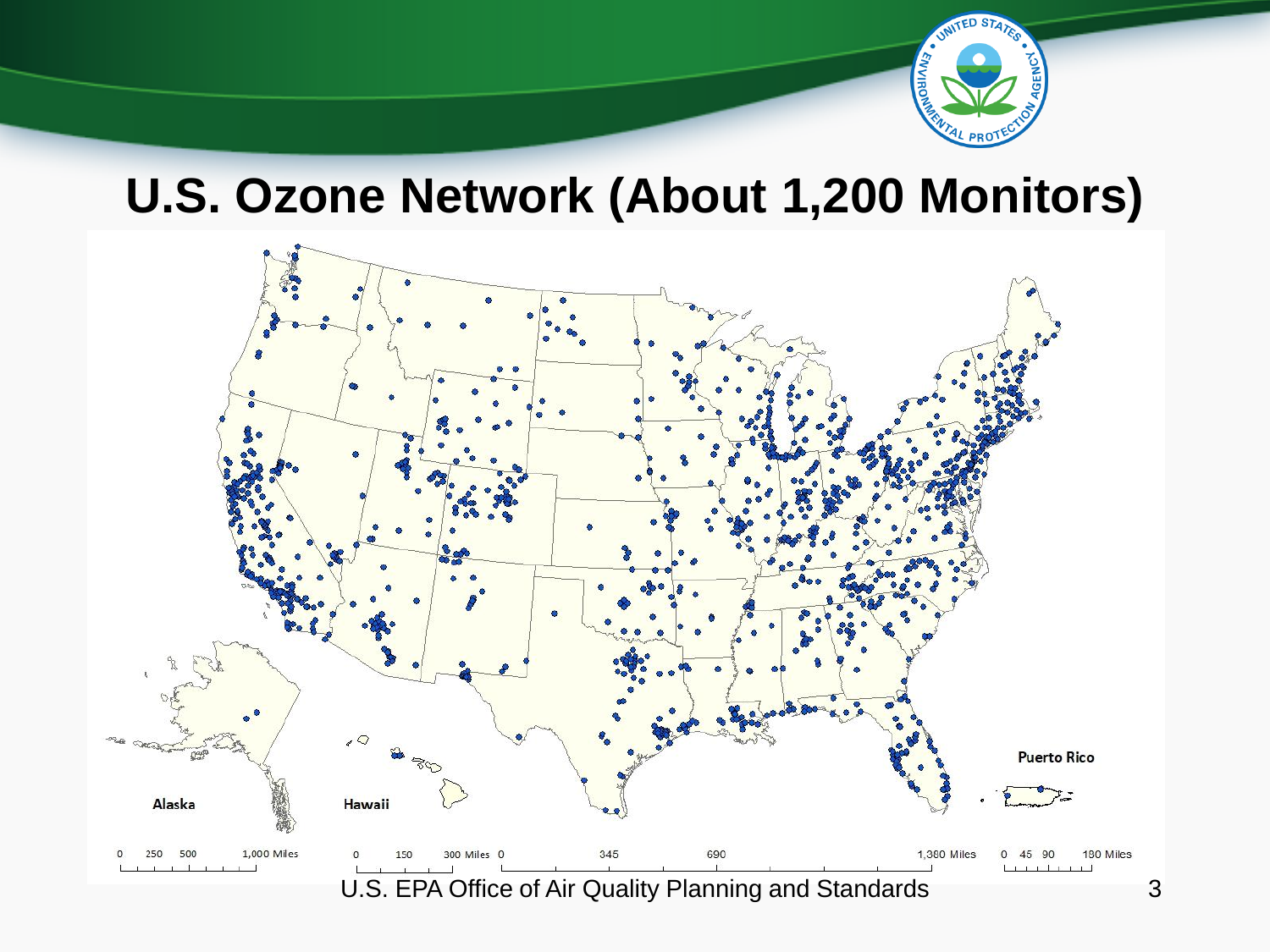SRP in EPA's Laboratory; Research Triangle Park, North Carolina





## **Ozone Traceability**

- To establish and maintain traceability, ozone monitors are compared through a hierarchy of standards to a National Institute of Standards and Technology (NIST)-made ozone Standard Reference Photometer (SRP).
- The process of using NIST-traceable standards to verify ozone concentrations is implemented for all ozone analyzers used to compare to the National Ambient Air Quality Standards (NAAQS).
- There are 12 SRPs within EPA's network (3 at EPA and 9 at various EPA regional laboratories and the California Air Resources Board (CARB).

U.S. EPA Office of Air Quality Planning and Standards 4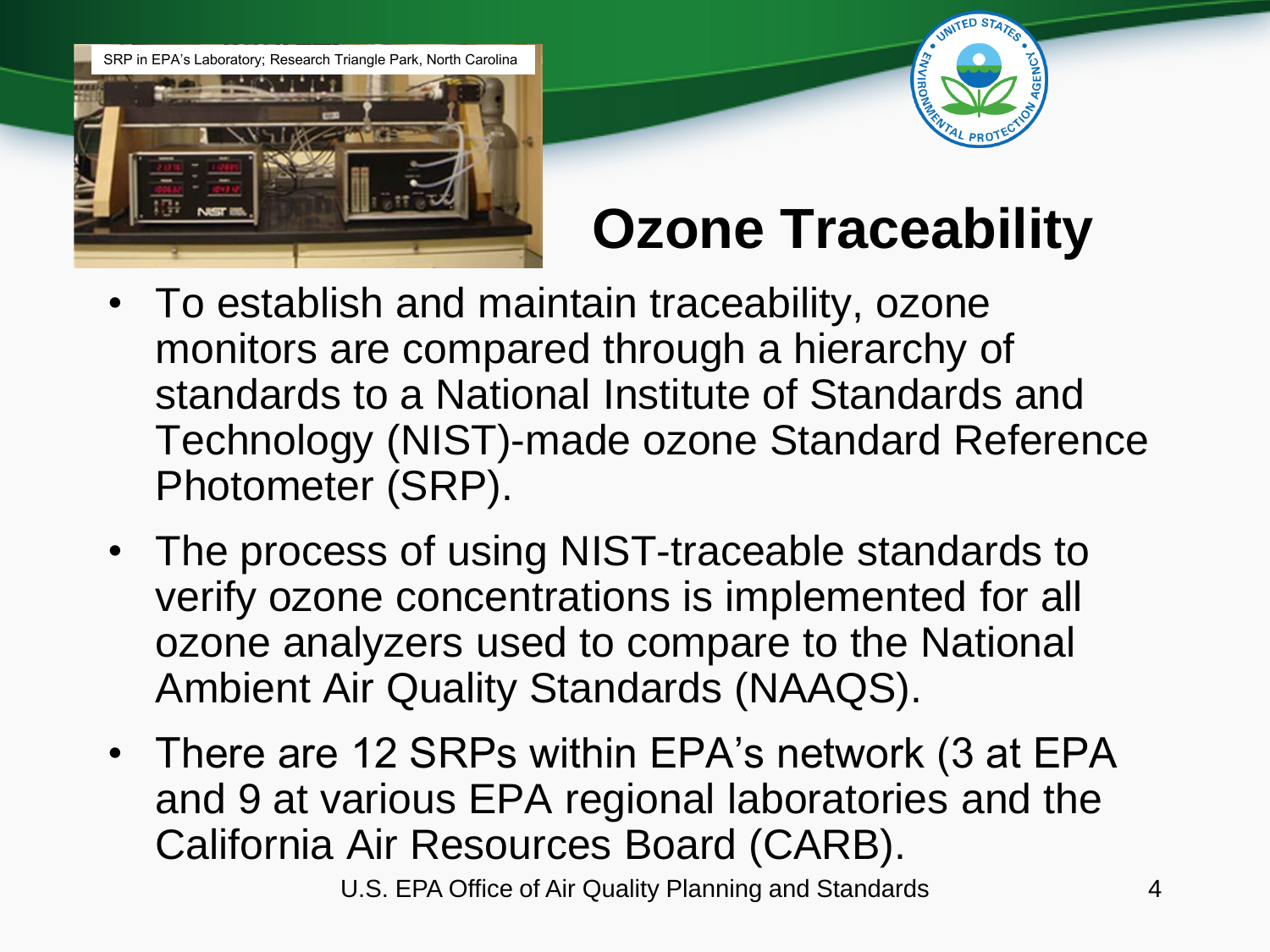

## **Ozone Traceability**



U.S. EPA Office of Air Quality Planning and Standards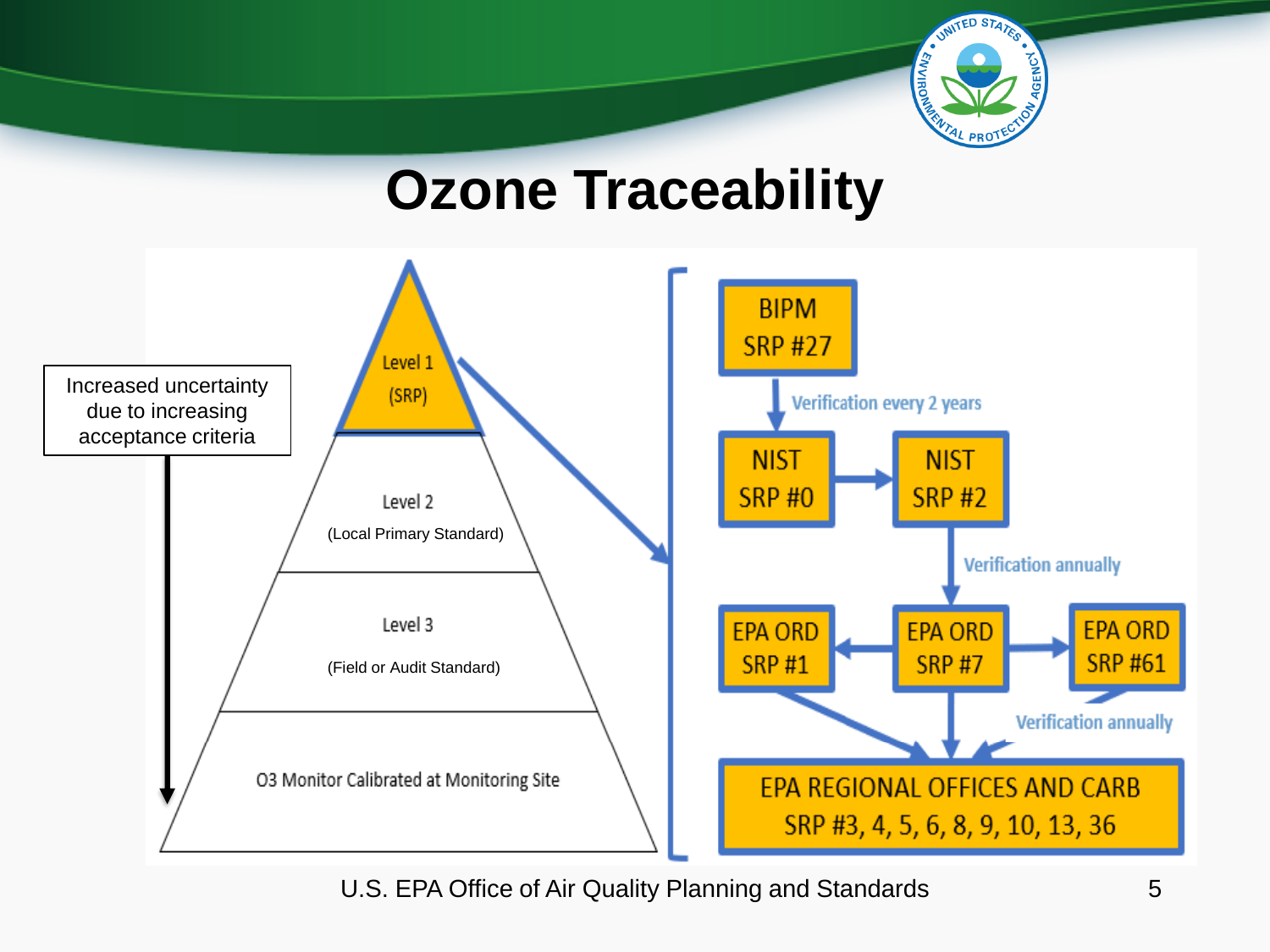

**Ozone Traceability**

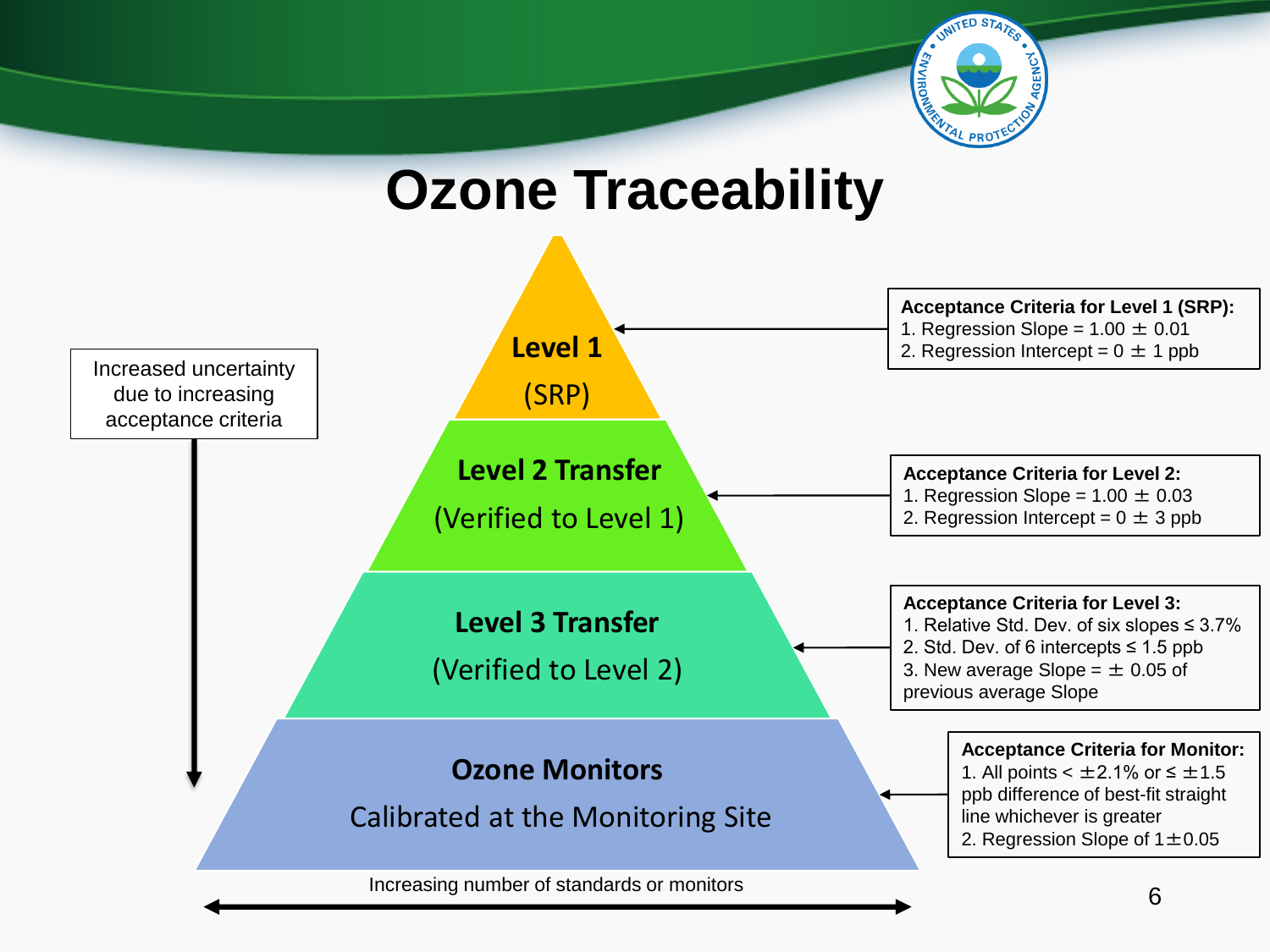

## **Potential Surface Monitoring Impacts**

- At the U.S. NAAQS of 70 ppb, an increase of 1.23% is 0.86 ppb.
- Retroactive adjustment of historical data not recommended.
- Actual impact on concentrations is unclear since ozone transfer standards and ozone monitor verifications or calibrations may not always be changed or adjusted unless they fall outside of the acceptance criteria.
- The 1.23% change may result in some verification or calibration failures, but not at all monitors.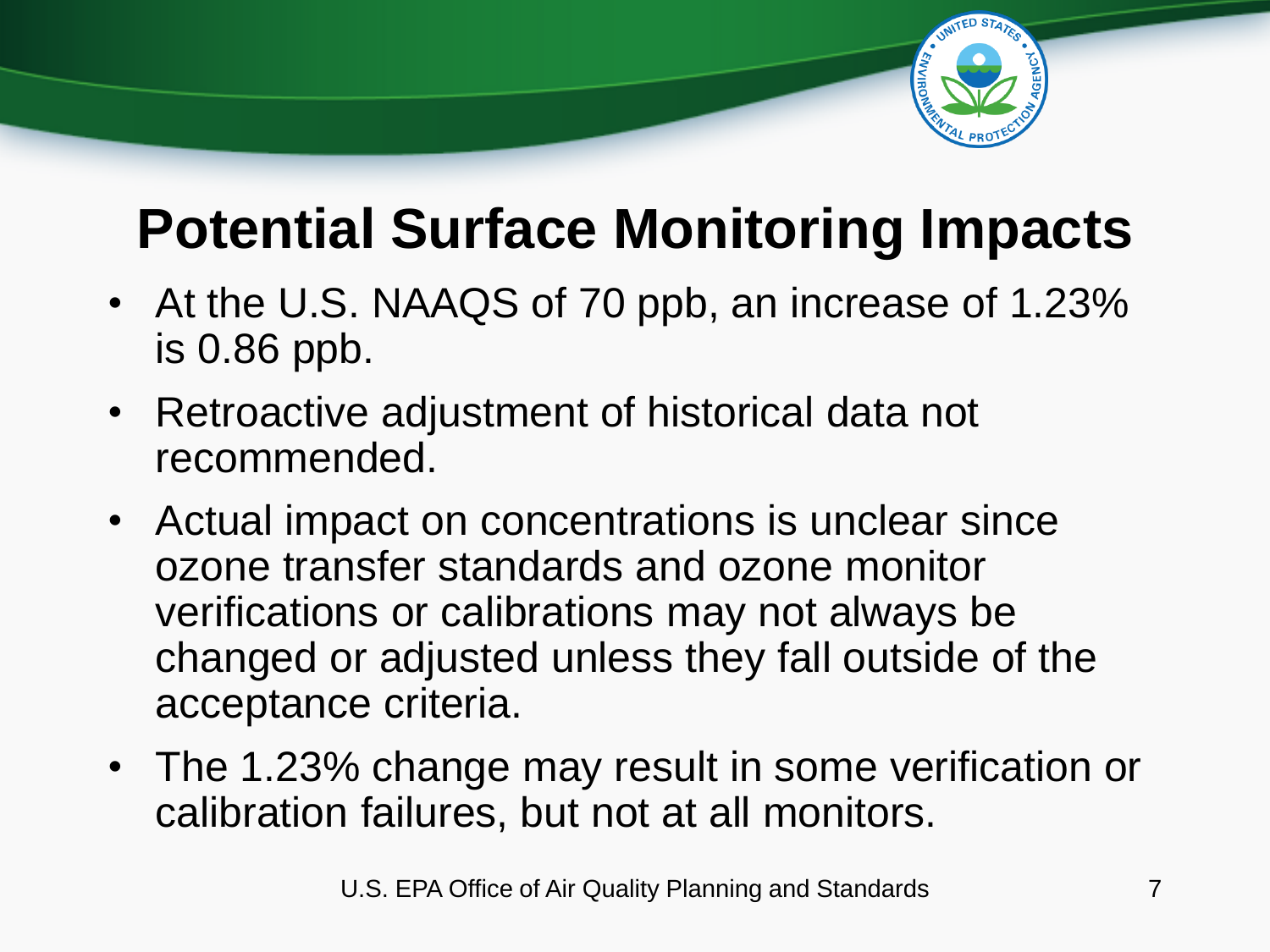

## **Potential Implementation Issues**

- Recommend that the EPA and CARB SRPs be modified simultaneously versus a phased approach.
- Under normal operations, working through the ozone standard traceability scheme, it may take  $\tilde{z}$  years or more to implement across the entire monitoring network.
- If EPA required an accelerated implementation, it may take 1 year or more to implement across the entire monitoring network.
	- An implementation plan would need to be developed that includes clear guidance and firm milestones.
- The implementation progress would need to be tracked and any impact on exceedances of the ozone NAAQS would need to be determined.
- The absorption cross-section value given in The Code of Federal Regulations (CFR), 40 CFR part 50, appendix D, would need revision.